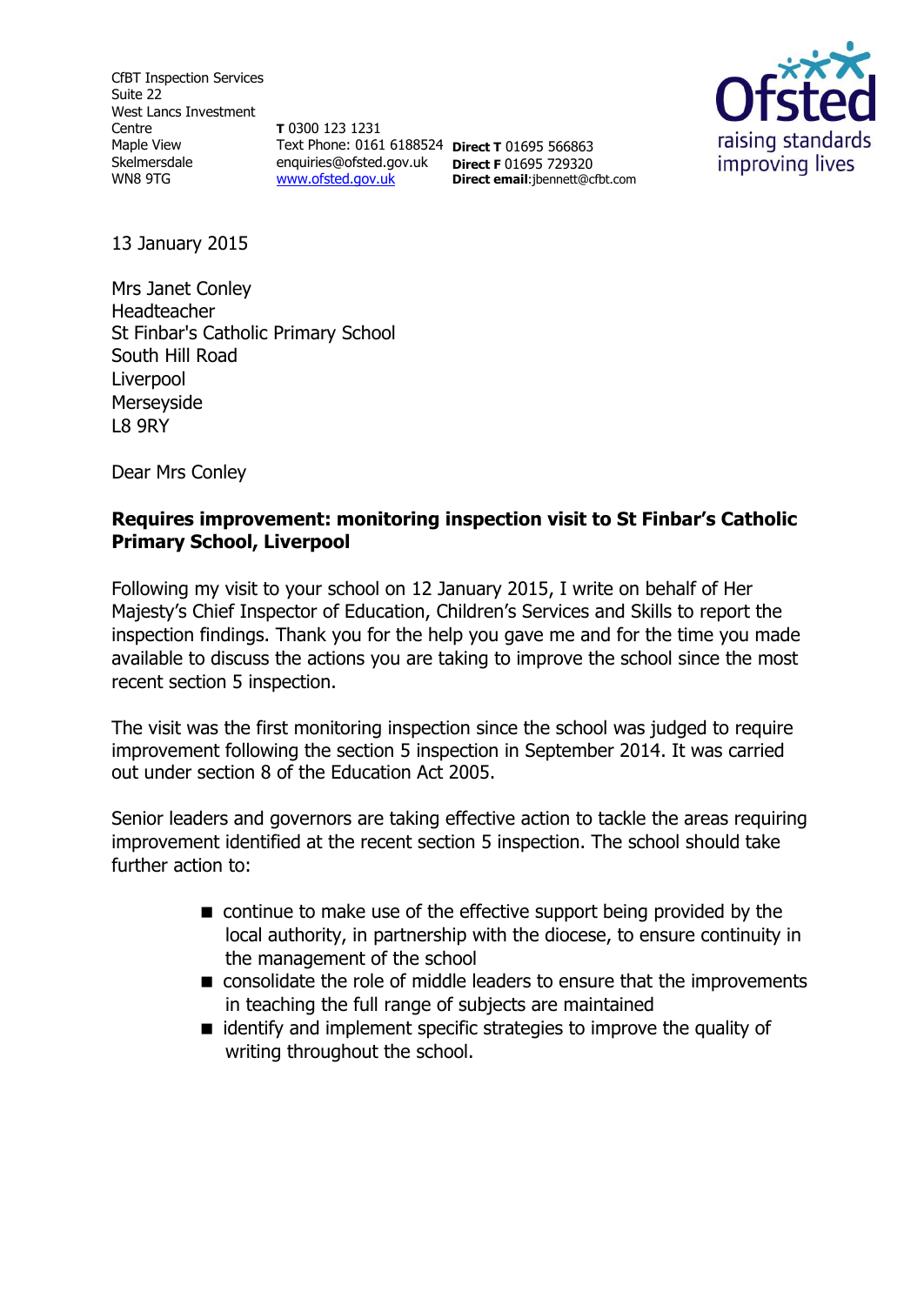

# **Evidence**

During the inspection, meetings were held with yourself and the acting deputy headteacher, as well as with representatives of the local authority and the diocese. In addition, discussions were held with a small group of parents, three governors including the Chair of the Governing Body, as well as a group of pupils from Year 6. At these meetings I discussed the actions taken since the last inspection, the progress being made and the level of support being provided. A range of documentation, which you provided including attendance data and monitoring information, were also evaluated. Written evidence from a number of parents who could not attend the discussion with parents was also considered. In addition, a learning walk with you and the acting deputy headteacher focussed on the learning environment around the school as well as the behaviour and engagement of pupils in lessons.

# **Context**

Overall, the turbulence in staffing has now been resolved. The substantive headteacher is currently on a phased return following a long period of absence. Unfortunately, this has coincided with the deputy headteacher also being absent, possibly for the rest of this term. To safeguard the improvements being made, the local authority has drafted in support from the headteacher of Kingsley Community School, who is a National Leader in Education. This arrangement, for this term, guarantees that there is always an experienced senior leader on site and ensures continuity in management. A newly qualified teacher started in Year 3 at the beginning of term and a long term temporary teacher has been employed to enable the acting deputy headteacher to fulfil her new management role. The governing body is due to be re-constituted later this term with a re-alignment of responsibilities planned. A review of how pupil premium funding is being spent is due to be completed at the beginning of February. The teaching timetable has been reviewed to better meet the needs of the new national curriculum and subjects are now being taught discretely.

### **Main findings**

The action plan is succinct and addresses the key issues for improvement. Actions are appropriate and clearly aimed at improving provision in the classroom. There are many practical actions which are aimed at having an immediate impact. This was clearly evidenced in the work seen in pupils' books and in their engagement in lessons during our learning walk around the school. There is a clear timeline for each action and the person(s) responsible is/are clearly identified. Several improvements are already in place. For example, the appraisal of teacher performance is now clearly linked to improvements in outcomes for pupils and to specific responsibilities.

The management of subjects, other than English and mathematics, is also improving and the positive impact is clearly seen in pupils' work and celebrated in the displays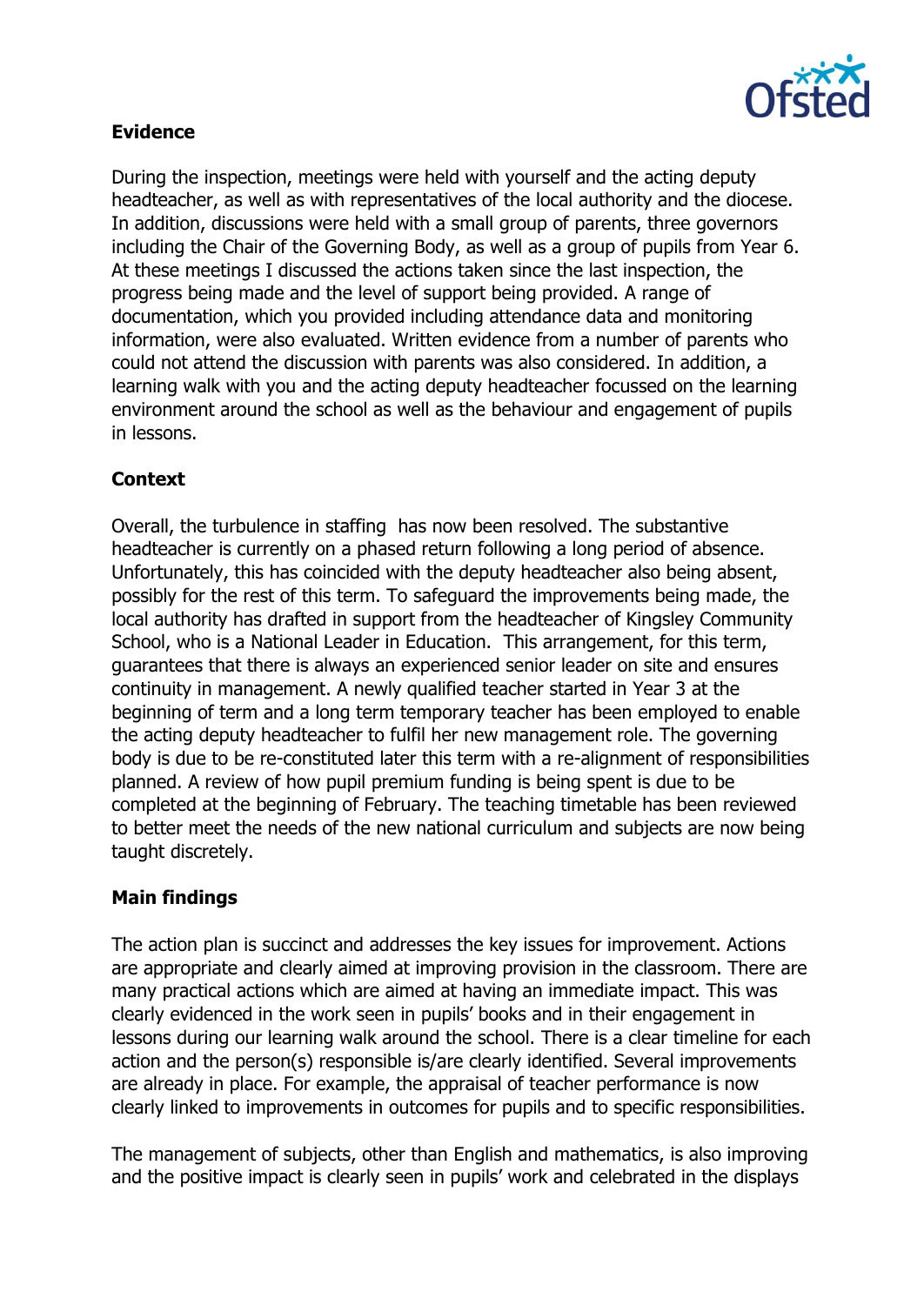

around the school. All subject leaders have very specific action plans which focus on developing teachers' subject knowledge and increasing their confidence in teaching the full range of subjects. Monitoring of teaching and learning is more robust than previously, with subject leaders increasingly involved alongside senior management.

Standards have improved and weaknesses in mathematics are being addressed through improved teaching as well as focussed catch-up sessions. Pupils' work across a wide range of subjects is improving. Parents are very positive about the progress that their children are now making. Among the many positive comments one parent wrote 'I could not believe the amount of written work in books when I attended parents evening and was really overwhelmed at what my little girl can do when she is challenged and interested'. Subjects are now taught discretely and there is a clear focus on specific knowledge and skills. Pupils interviewed identified that they enjoy this rather than topic work and they felt that they 'understood the subjects better'. It was a pleasure to observe Year 5 pupils discussing, in a history lesson, the advantages and disadvantages of living in Athens or Sparta. They were aware that Sparta was a monarchy and Athens a democracy. They were able to justify their preference for Sparta by identifying that Athens was a democracy for only a small number of citizens, with most inhabitants being slaves. Equally, they were aware that it was not a true democracy since women were not allowed to vote. We also observed pupils using dictionaries to identify the correct meaning of democracy. Writing remains an area where pupils, and boys in particular, make least progress across the school. However, there is evidence emerging to suggest that work in subjects such as history, geography and science etc is beginning to improve writing skills.

Pupils who were interviewed were wholly positive about the improvements that have been made and the difference it is making to their enjoyment of learning. 'It used to be boring but now we like coming in (to school) to learn' was a consensus during our discussion. Attendance is much improved and is in line with the national average. Behaviour around the school and in lessons is much better and the atmosphere around the school is quiet, orderly and purposeful. The number of incidents related to poor behaviour is now extremely low. Pupils are particularly impressed with the range of new lunchtime activities and resources which keep them engaged. They felt that this is also having a very positive impact on behaviour. Pupils were adamant that the school is improving and that they are now enjoying their lessons much more across the full range of subjects.

During the learning walk with yourself and your acting deputy, we focussed on the learning environment and the extent to which pupils were involved in their learning. Again a very positive picture is beginning to emerge. In the Reception class, outdoor provision has been transformed and is now more conducive to constructive play and learning. Pupils are attentive and actively engaged in their learning. This positive pattern was repeated in every class visited. Even in Year 2, where pupils previously had found it difficult to sit still and concentrate, they were engaged and listening attentively to the teacher. Displays in classrooms and around the school reflect the